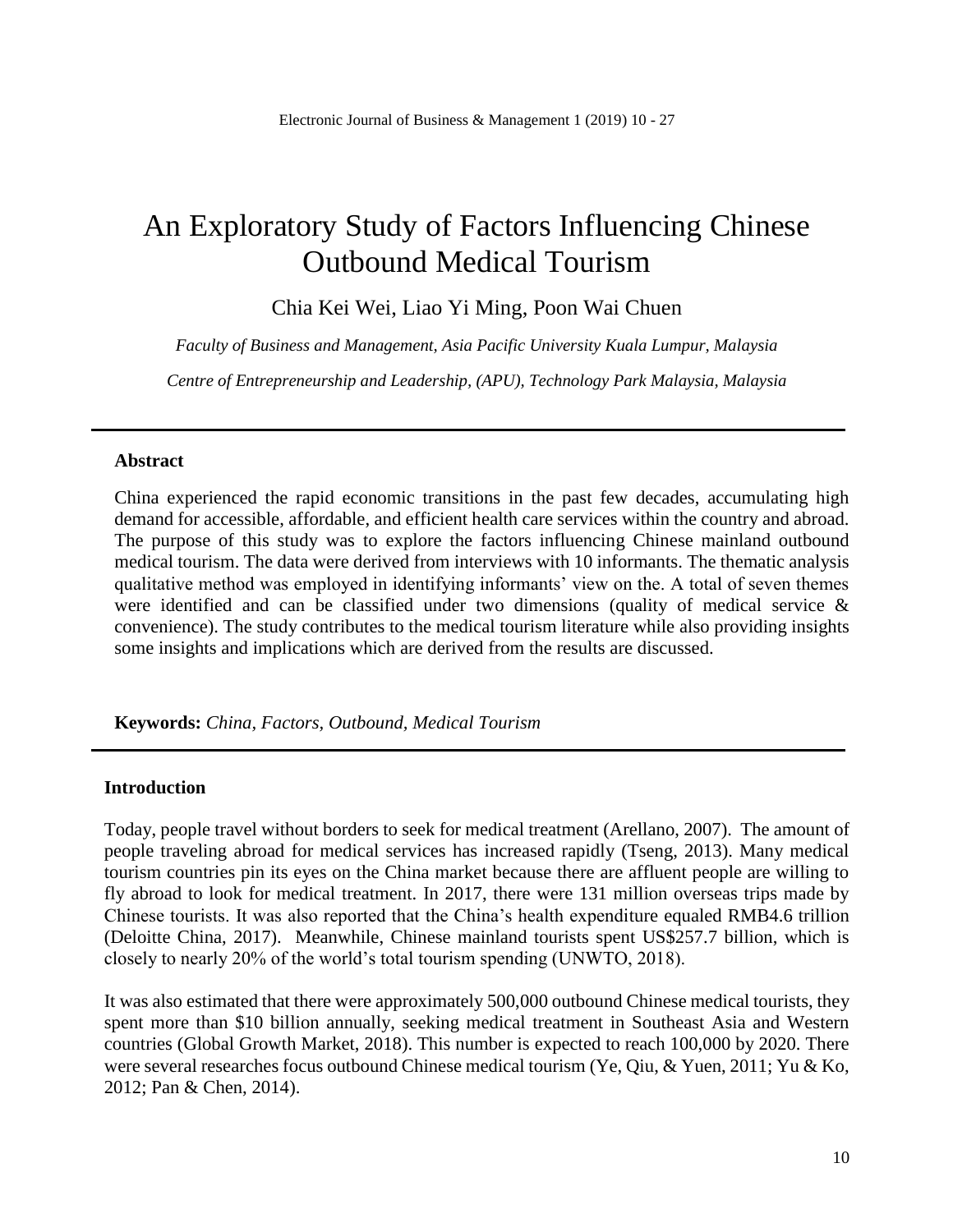China's medical tourism industry is developing rapidly. At present, a few first-tier cities such as Beijing, Shanghai and Guangzhou have shown great enthusiasm for the development of medical tourism industry, actively learning from the experience of developed countries. Yet despite increased awareness of the health issues, it is only in recent years that a substantial body of medical research in China has emerged. Little research is concerned with studying the Chinese medical tourists travel abroad to seek medical services (Pan & Chen, 2014). Consequently, this study seeks to contribute to filling this void by examining the motivation of Chinese medical tourists travel abroad to seek medical services. Researchers from different disciplines have carried out research work on the medical tourism in developed countries.

However, little is known on developing countries such as China. In addition, a large amount of medical tourism studies in China were quantitative in nature. In order to advance the subject in this area, a qualitative survey was conducted. The findings are incorporated into a global context and conclusions are drawn in order to understand the importance of factors drive Chinese medical tourists seek medical treatment abroad. Besides this purely academic purpose, the study aims at giving a starting point for future comparison for medical tourism in other parts of the world.

# **Literature Review**

# **Medical Tourism**

Medical tourism has become a significant niche of the tourism industry. Many tourists choose Human have been travelling beyond the boundary to seek for health care treatments (Connell, 2006; Rodrigues et al., 2017). In general, there is no universal accepted definition since different countries and researchers defined the term differently (Helble, 2011). Medical tourism is always associated with health tourism and is a subset of health tourism (Heung, Kucukusta, & Song, 2010). Altin et al. (2012, p. 1004) defined health tourism as "the travel of individuals from their residences to other places with the purpose of receiving treatment". It is also 'a form of outsourcing medical services to medical centers in countries in which costs of services are lower than in the home country (Pan & Chen, 2014, p.108)'. In some countries, such as Malaysia, the economic contribution of medical tourism is evident (Abd Manaf et al., 2015; Klijs et al., 2016).

Foreign medical tourism has few competitive advantages because foreign medical institutions provide professional services and treatments in the world. One of the unique selling point of the few foreign medical tourism destination such as Malaysia is supported by Malaysian government. Thus, it ensures the quality and meet the safety standards and regulations compliance. Meanwhile, a large number of medical experts have been well trained and the medical equipment has met international standards. In developing a medical tourism, few considerations were highlighted by Ulaş and Anadol (2016) pertaining to the growth of medical tourism. For example, an aging population, the development of international health care standards, increased insurance coverage, cooperation between the insurance companies and health care institutions, as well as the establishment of mediatory agencies between international patients and hospital networks, marketing communication efforts and government publications targeting medical tourists' support.

#### **Medical Tourism in China**

In China, the demand of medical tourism saw a tremendous growth (Pan & Moreira, 2018). Medical tourism was initially incorporated into by Chinese government who saw a need to reform the health system. It has been emerging rapidly in recent years when Hainan become the hub of medical tourism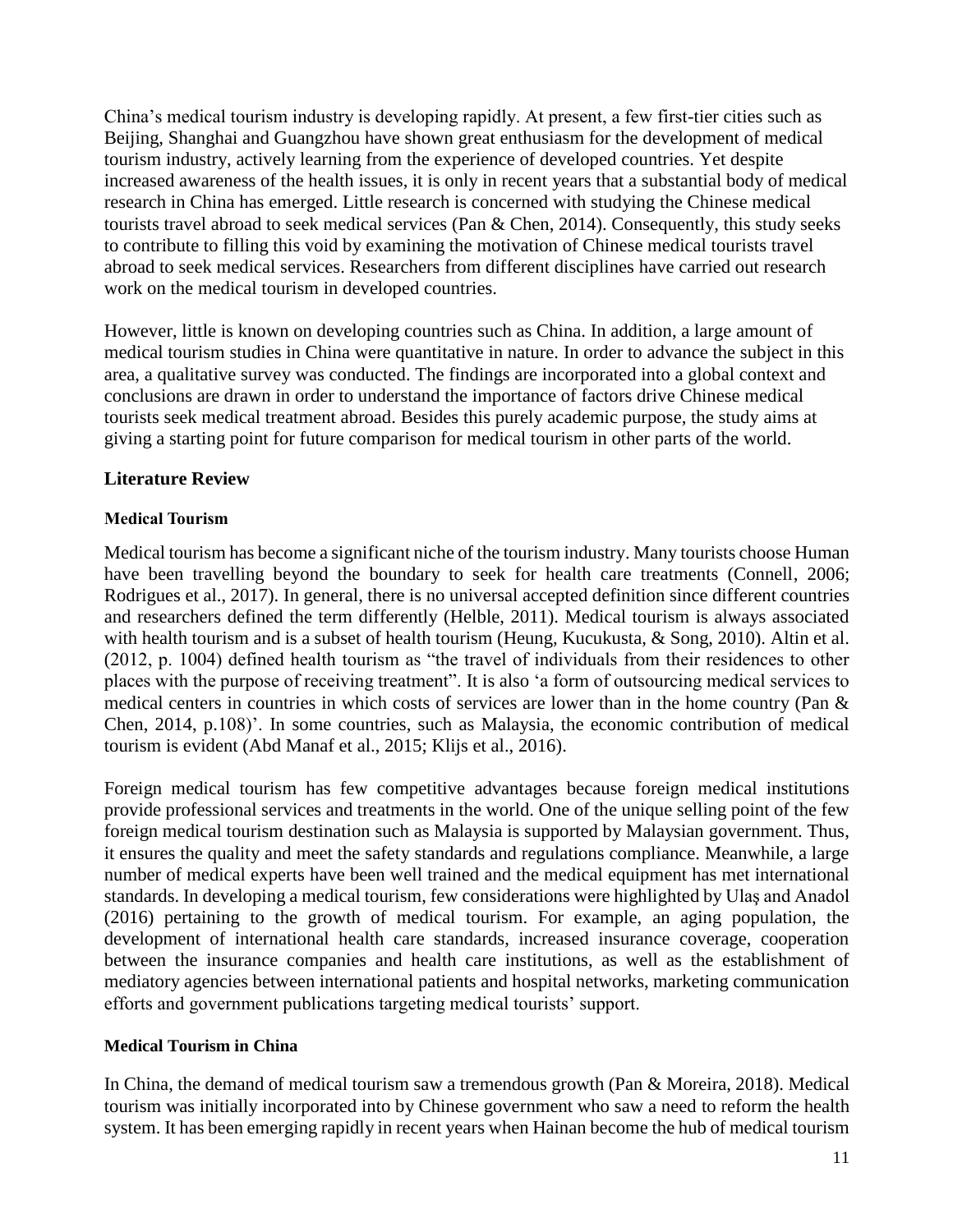destination in China to boost domestic medical tourism (Bloomberg News, 2017). Meanwhile, some foreign investment penetrates into China healthcare industry, establishing more than 100 clinics within first tier's cities. In the late 2000s, the China government reform the health system, with the aims to achieve comprehensive health care coverage by 2020 (Yip et al., 2012). The Chinese government reform the insurance policy, public hospital and the essential drug system.

China has largest number of diabetes sufferers in the world, at around 114 million (Deloitte, 2018). Previously, China's 'One Child' policy has driven some Chinese couples travelled to Hong Kong to give birth (Ye, Qiu, & Yuen, 2011). Today, the lifted of one-child policy allows Chinese couples to consider a second child, however, the age is a consideration since most of the couples are above 40 years old (Khairie Hisyam Aliman, 2018). Thus, some countries such as Malaysia is taking this opportunity to help the Chinese couples because the success rate (approximately 66%) for vitro fertilisation (IVF) treatment in Malaysia is above the world average (50%).

Meanwhile, the most advanced medical resources in the mainland are very limited and basically concentrated in some public hospitals across the country. The common medical problems in China include long waiting lists (Wee, 2018; Sun et al., 2017; Sun, Wang, & Barnes, 2016; Cao et al., 2011), poor medical service quality (Eggleston et al., 2006; Meesak, 2017), overcharging (Liu, Liu, & Chen, 2000; Fang, 2008; Hui, 2010), medical corruption (Tam, 2011; Cao, 2015; Xu, 2008; Zhang et al., 2014), low responsiveness (Eggleston et al., 2006), lack of specialist services in many places. These has driven Chinese patients to seek medical treatment abroad and open up business opportunity. Chinese public frequently complaints about the medical corruption (Zhang et al., 2014). Cao (2015) reported misbehavior of some Chinese doctors in public hospitals, where doctors receive bribery from patients due to the low wages. It was reported that 1,100 medical staff in one city in China were found to have taken bribes, amounting US\$ 3.34 million (Yan, 2013).

The demand for medical services in China is extremely high. From the institution context, before the 1980s, majority of the public hospitals covered approximately 90% of inpatient and outpatient services (Yip et al., 2012). This has imposed huge burden to public hospitals and caused inefficiencies (Liu, Vortherms, & Hong, 2017). Moreover, the 2003 SARS (severe acute respiratory syndrome virus) outbreak had pushed the Chinese government to reform the health care system. From a supply perspective, in 2015, the number of private hospitals exceed public hospitals, accounting roughly 58% of the total (Ren & Zhan, 2017) and China plans to add 89,000 new hospital beds and 140,000 medical personnel by 2020 (Stanway, 2017). The medical expenditure was influenced by the income and the government's public health care reforms (Wu & Jacobson, 2015). In addition, the demand for medical services in the country is high due to several issues, such as aging population, urbanization, diseases, and so forth. With the rapid economic growth, the supply and demand of health care services is not balance (Liu et al., 2017).

As medical tourism continues to grow, scholarship in the area becomes more expedient. Assessing the motivations and needs of medical tourists continues to be popular among medical and tourism scholars. Some studies draw insights from this field in a quest to understand the motivation of medical tourists seek medical services abroad from diverse vantage points, and in different contexts. Recently, medial tourism studies have portrayed a much more inclusive perspective on motivations (Pan & Moreira, 2018). Pan and Moreira (2018) studied the motivations, deterrents, and needs of Chinese outbound medical tourists. They findings indicates that availability and quality of medicine, well-regulated and supervised market, advanced technology, and quality of care were the main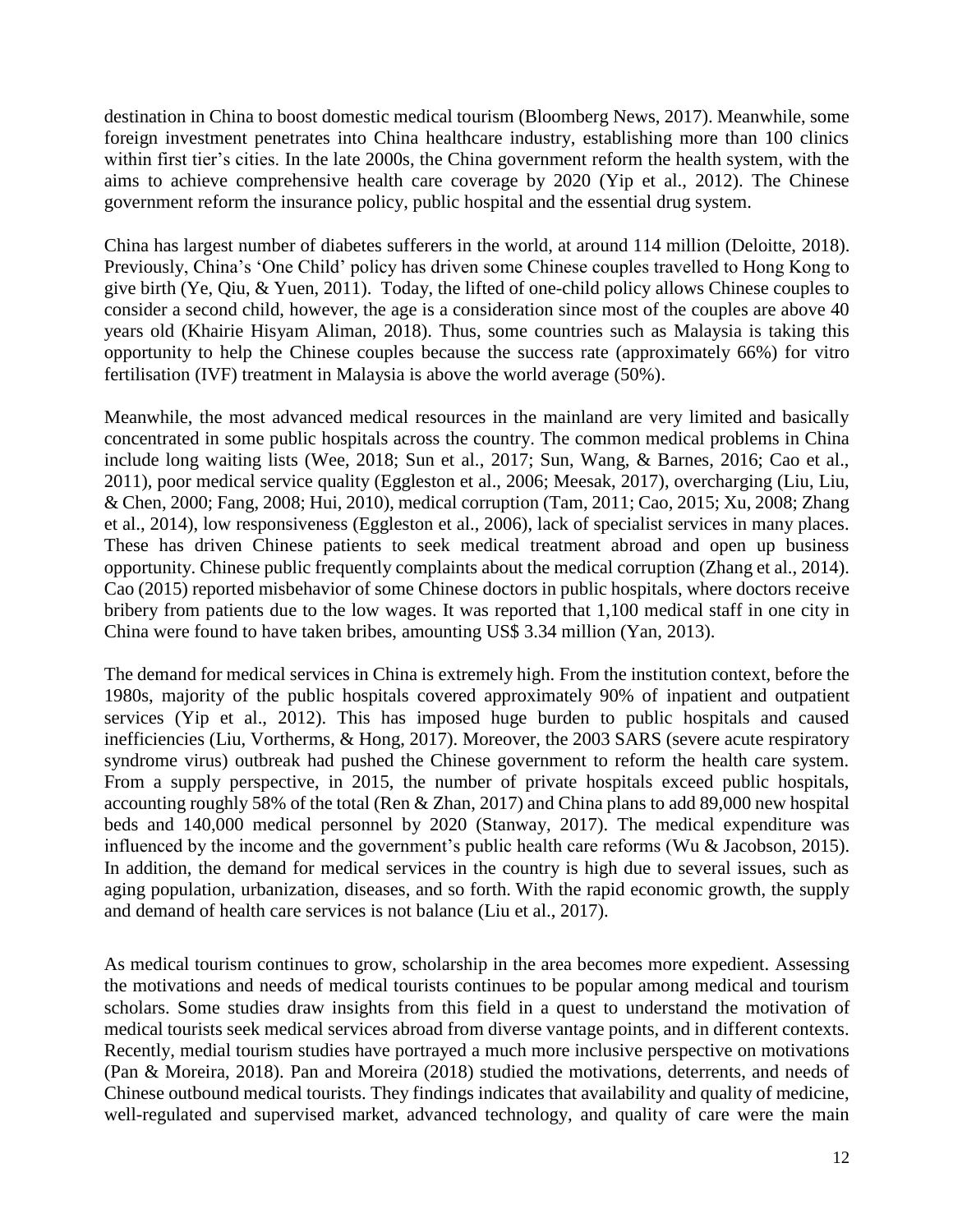motivation. Meanwhile, high cost, risk to individual health, lack of information, absence of companion, lack of time are restrictions. In addition, they highlighted that intermediary agency, health insurance, and clear information are important needs.

#### **Factor Influencing Medical Tourism**

There are many reasons why patients travelled to seek for medical treatment abroad. Previous literatures reported some factors influence the choice of medical tourism destination. This includes 1) political climate, 2) economic condition, 3) regulatory standards, 4) cost, 5) accreditation of hospitals, 6) quality of services and facilities, 7) physicians expertise, 8) long waiting time, 9) travel opportunity, 10) illegal or untested procedures, 11) privacy, 12) insurance.

Pan and Chen (2014) identified eight motives why Chinese participate medical tourism in China. On the other hand, Tseng (2013) found lack of health insurance, not enough health insurance, high costs, inaccessibility, and unfamiliar language and culture are some motives why people travel abroad to seek for medical treatment. In United States, Singh (2013) found that low cost, governmental policies and laws, and high quality health care services are important factors that influence choice of destinations. However, they will consult doctor's recommendation. Meanwhile, Drinkert and Singh (2017) investigate the push and pull factors on perceived quality based on the post medical travel experience. They reported that price, timely service, privacy, and unavailable local medical services influence US citizens to seek medical treatment abroad.

Long waiting time will reduce patient's satisfaction (Xie & Or, 2017) particularly in public hospitals. This is because long waiting time is often associate with poor quality (Sun et al., 2017) and poor management (Sun et al., 2016). A study conducted in Malaysia public hospitals showed that the whole medical process took more than two hours but the actual consultation with doctor was only about 15 minutes (Pillay et al., 2011). This is similar in China, where registration time is far longer than consultation time (Cao et al., 2011).

Zarei et al. (2018) identified seven factors that attract medical tourists to seek for niche medical tourism service such sex reassignment surgeries (SRS) in Iran. The seven factors include religious, quality and standards, marketing and advertising channels, attractions, ease of travel and stay, restrictions on availing medical services at home, services. On the other hand, Zolfagharian et al. (2018) stated that domestic medical costs, patient privacy concerns, medical restrictions, and foreign destination desirability are important considerations when choosing medical treatment abroad.

Musa, Thirumoorthi, and Doshi (2012) examined the travel behaviour among inbound medical tourist in Kuala Lumpur, Malaysia. They utilised quantitative methods (i.e. purposive & convenience sampling) and received 138 valid responses. They identified few factors (cost, facilities, cultural & religious similarity) that drive medical tourists to visit Kuala Lumpur for medical treatment, such as medical treatment, cosmetic procedure, surgical procedure, and medical check-up. In average, medical tourists spent about RM26, 800.00 including medical fee, airfare, and accommodation.

In selecting a medical tourism destination, there are many concerns that are to be measured. For example, the safeguard of the quality of healthcare is not guarantee by the government (Burkett, 2007). In addition, there is always a debate on the legal issue pertaining to the negligence of medical services in some developing countries (Herrick, 2007; Whittaker, 2008). The difficulties medical travellers experienced in the course of booking their out-of-country care. Obtaining visas and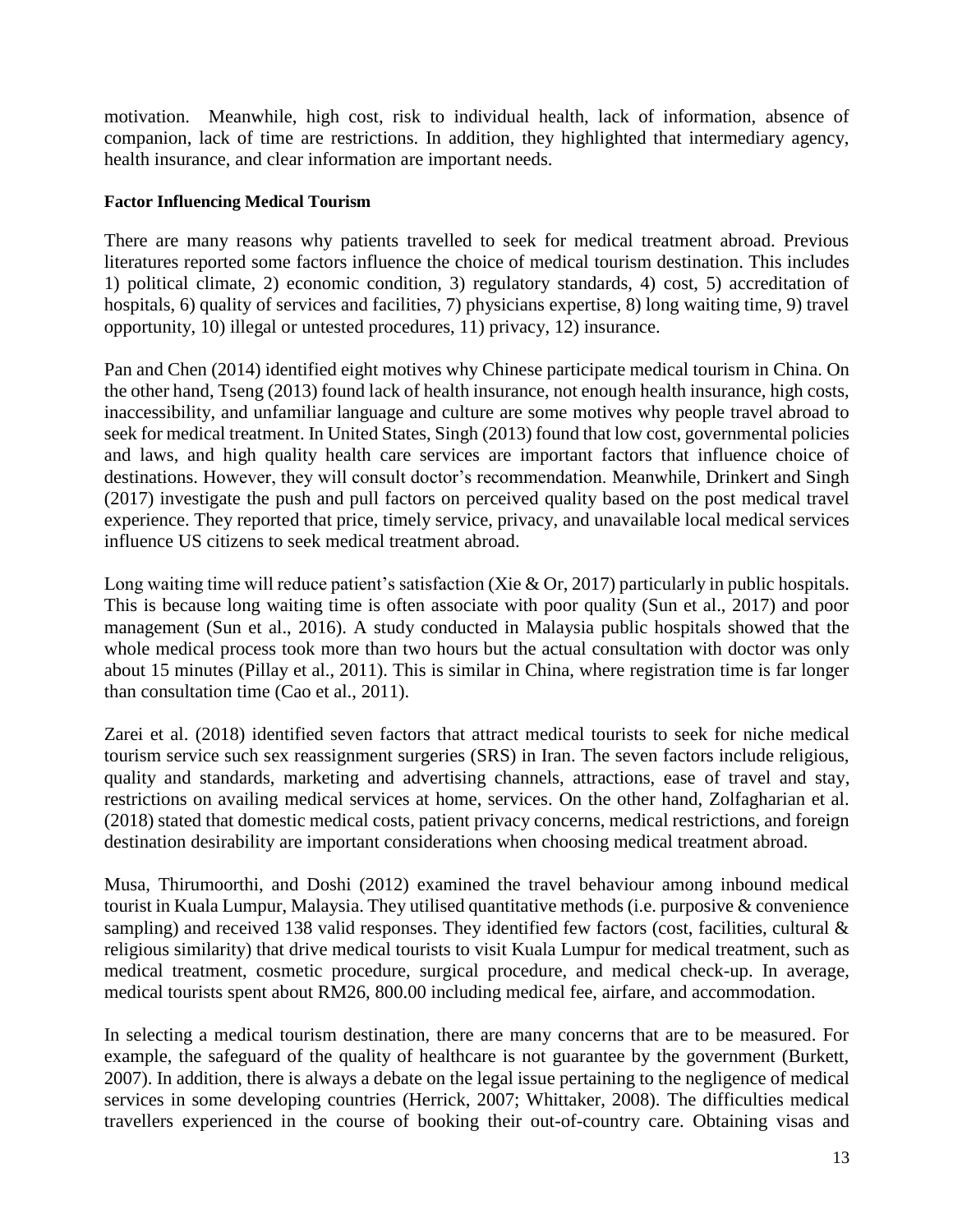registration were the most frequently encountered problem, particularly in China and Jordan. Language and communication, in contrast, posed particular difficulties for medical travellers to China. In addition, travel experience is valued more significant factor than costs by Chinese (Nielson, 2017). The destination choice is influenced by tourist's travel motivation (Musa et al., 2012). Travel motivation can be explained using push and pull factors. In tourism studies, push factors refer to intrinsic desires of human beings, such as to escape from busy routine, seeking for adventure and novelty and so on (Uysal & Jurowski, 1993). On the other hand, pull factors refer to particular elements that caused people recognize their needs, such as people, cost, image, facilities and etc.

# **Methodology**

This study adopts Lam, du Cros, and Vong's (2011) study in examine the influencing factors for Chinese medical tourists to seek medical treatment abroad.

Question 1: What are the factors will influence your intention to seek medical treatment abroad?

Question 2: What are the influential factors of medical tourism?

## **Sample Size**

Surveying the entire population of China would be impossible, therefore, choosing the right sample is important. In qualitative study, there are no standard or requirement about the number of sample size to reach data saturation (Hagaman & Wutich, 2016). This is because arriving 'data saturation' is much more important as long as the sample size can justify it (Francis et al., 2010). However, Francis et al. (2010) proposed at least 10 interviews or criterion (10+3) where extra 3 interviews should be added if no saturation met. On the other hand, some researchers suggested 12 (Guest, Bunce, and Johnson, 2006), 16 to 24 (Hennink, Kaiser, & Marconi, 2017), 20 to 40 (Hagaman & Wutich, 2016). Likewise, saturation usually reach between 8 and 16 interviews (Namey, Guest, McKenna, Chen, 2016).

# **Data Collection**

This study endorses the use of the telephone interview in using semi-structured interviews. There are several reasons and benefits why telephone interviews were used. First, it is cost saving (Wilson & Edwards, 2001; Sturges & Hanrahan, 2004) and it is cheap and do not require to travel far for an interview (Musselwhite et al., 2007). Second, telephone allows interviewer to cover more geographic area (Wilson & Edwards, 2002). Third, is more flexible (Cachia & Millward, 2011) and second call could be set if the interviewees were not convenience to be interviewed (Musselwhite et al., 2007; Cachia & Millward, 2011). Fourth, it protects anonymity of interviewees especially on the sensitive topics (Greenfield et al., 2000). Fifth, a more honest data through 'virtual' communication, (Trier-Bieniek, 2012).

Sturges and Hanrahan (2004) suggested that there is no significant differences in the interviews conducted face to face or telephone. The flexibility of the telephone interview allows the interviewees or the interviewer to set the time they are convenience and comfortable with. Furthermore, telephone interview produces good quality textual data as face-to-face interview (Cachia & Millward, 2011). In this study, all the interviewees chose to arrange a telephone interview when they are free (e.g. after work and weekend). This indirectly create a 'safe location' without interrupting the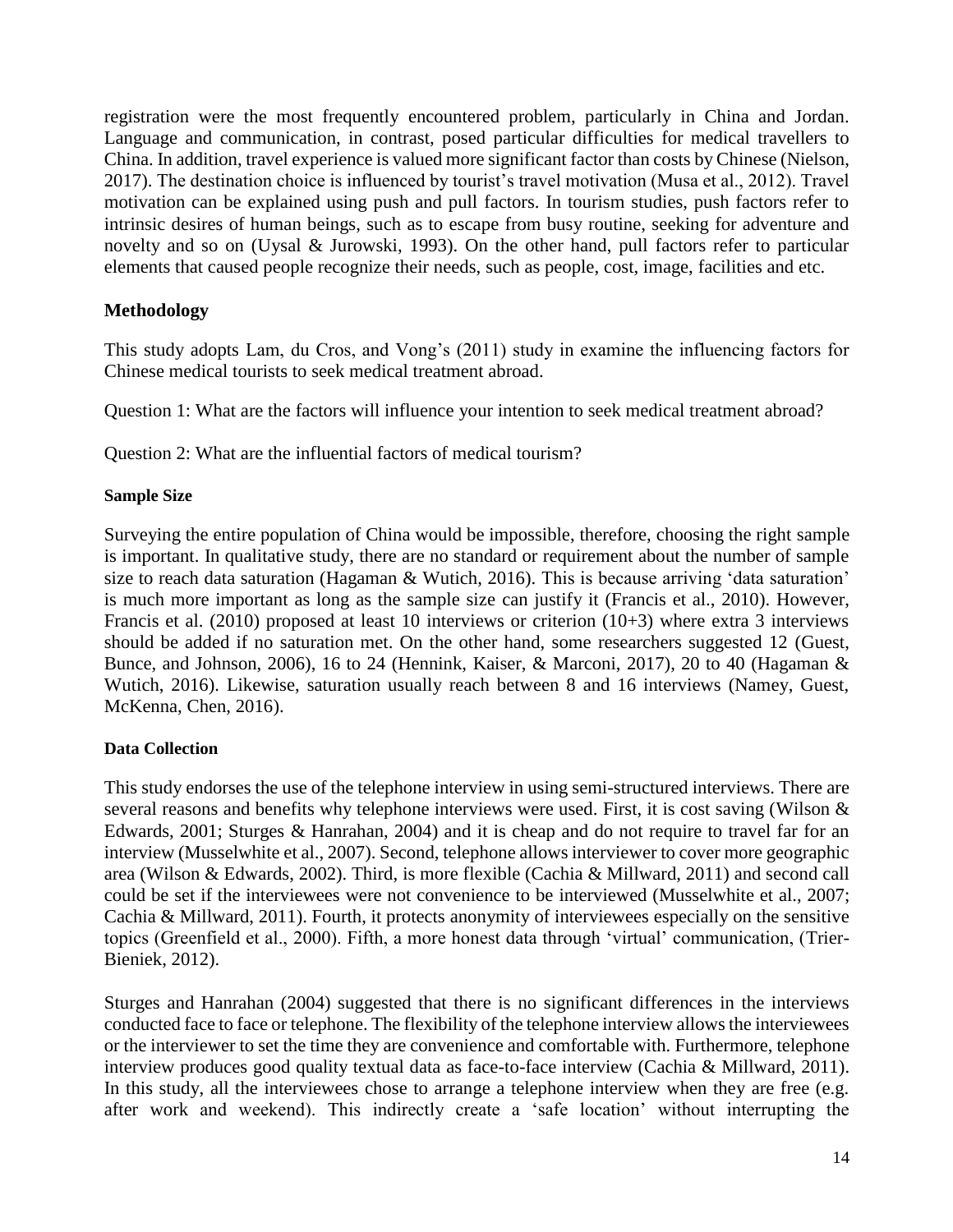interviewee's personal space (Hanna, 2012).

This study used purposive sampling where only selected interviewees fulfilled certain criteria were examined and selected. Potential interviewees were recommended by the researcher's own network and the recommendation from friends. Then, potential interviewees were contacted through phone and they were briefed the purpose of the survey and were invited to participate in the survey. Interviewees were informed that the study is at voluntary basis and they can stop the interview anytime with no force. Upon agreement, the researcher set a time when (e.g. after work, weekend, or night) the interviewee feel free to be interviewed. Due to time constraints and confidential, some potential interviewees were either rejected or not able to participate. In total, only 10 interviews were secured. The data collection took place between September 2017 and October 2017.

The interviewees were informed that the collected information would be confidential. An interview guide was utilised by the researcher with a combination of open-ended interview questions to guide the topic over general questions (Pine  $\&$  Qi, 2004). During the telephone interview, interviewees were encouraged to give their information as many as possible without any restriction. In the meantime, some ambiguous answers were probed by the researcher. All interviews were straightway transcribed after the interviews. Each interview took roughly 40 min, and the whole conversation were recorded with the permission given by the interviewees.

## **Data Analysis**

The researchers followed Poland's (1995, 2003) and suggestion on Ho, Chia, Ng, and Ramachandran (2017) in the process of analysing the data. Prior running the thematic analysis, the transcribed scripts were read numerous times to get a 'feel' of the entire data. The data were first translated into Mandarin and then into English and back translated to check the consistency. All the data were conducted, interpreted and translated by the researchers to reduce the bias. Walls et al. (2011) suggested that the transcribed scripts should be read for few times so that the transcribers get overall feeling of the study. Then, the core themes and sub-themes should be sorted out. This study refers to the coding procedure suggested by Strauss and Corbin (1998) to identify the themes and categories.

In qualitative study, when saturation stage has reached, the study can be ended (Suri, 2011). This study followed the process of analysis as suggested by Christoua, Farmakia, and Evangelou (2018). First, the researcher used frame analysis to analyse the information, where the emerging topics were classified into interrelated themes based on a coding structure. The key themes were drawn from the transcripts. The theme categories were then compare with the previous studies. This study presents the outcomes in a similar arrangement in other studies (e.g. Sharpley & Jepson, 2011; Christoua et al., 2018). In order to protect the anonymity of the interviewees, each interviewee received a pseudonym used in data analysis. Each interviewee was assigned a code for analysis. For example, SZ-R1, GZ-R3.

# **Findings**

# **Characteristics of Interviewees**

The interviewees are from different 7 different cities in China, including Hong Kong. The age of the interviewees ranges 28 – 55, with an average age of 38 years old. In term of gender, there is an equal distribution of male and female. Among the interviewees, eight are professional workers and only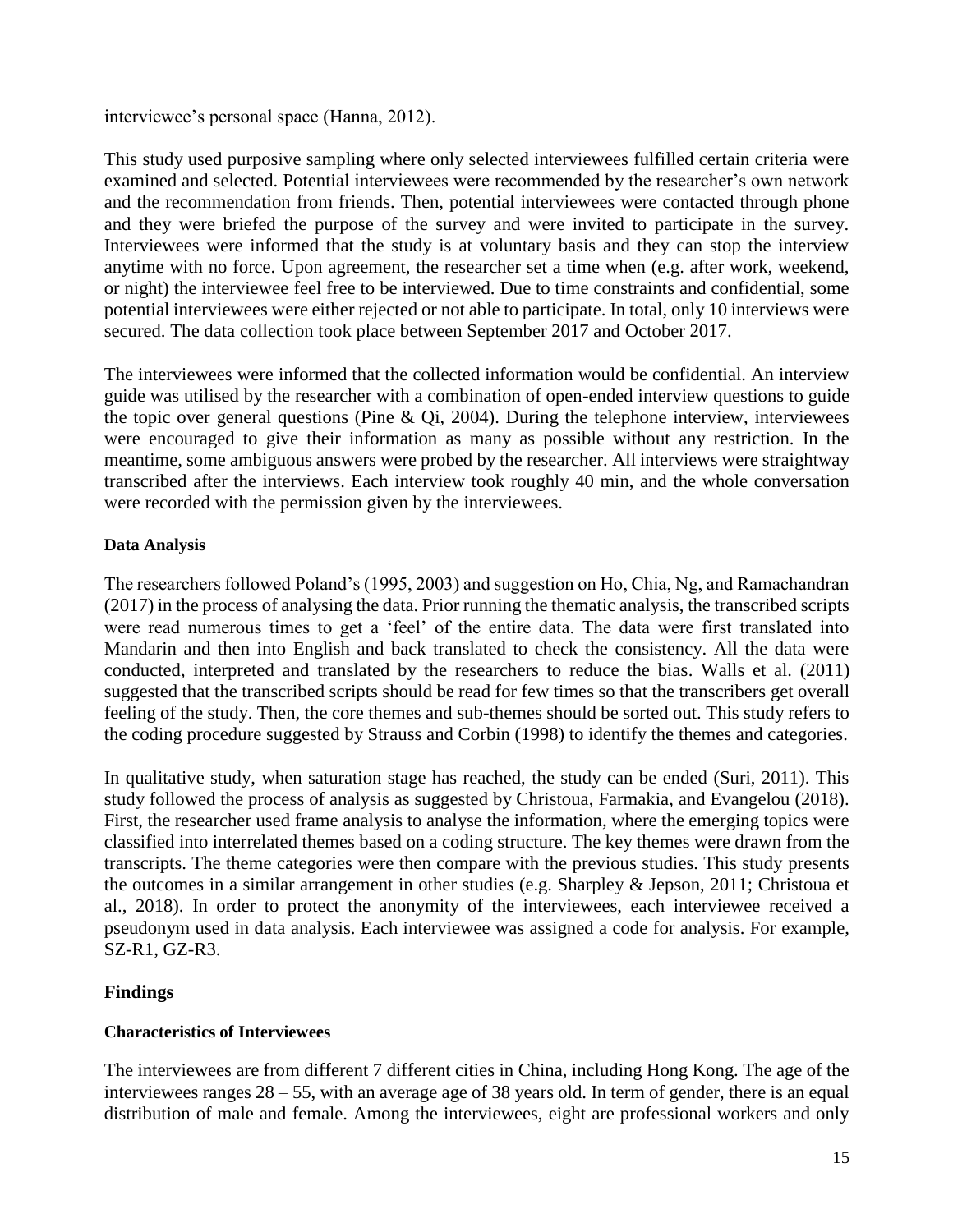two are either student or housewife.

| <b>Respondent</b> | <b>City</b>    | Occupation          | Age | <b>Gender</b> | Code           |
|-------------------|----------------|---------------------|-----|---------------|----------------|
|                   | Shenzhen       | IT operations staff | 32  | М             | R <sub>1</sub> |
| 2                 | Shenzhen       | IT developer        | 30  | M             | R <sub>2</sub> |
| 3                 | GanZhou        | Accountant          | 28  | F             | R <sub>3</sub> |
| 4                 | <b>Nanning</b> | Student             | 28  | F             | R <sub>4</sub> |
| 5                 | GanZhou        | Wealth manager      | 36  | M             | R <sub>5</sub> |
| 6                 | Shenyang       | Freelancer          | 42  | F             | R <sub>6</sub> |
| 7                 | Shanghai       | Housewife           | 46  | F             | R7             |
| 8                 | Wuhan          | <b>CEO</b>          | 35  | M             | R8             |
| 9                 | GanZhou        | Self-employed       | 50  | F             | R <sub>9</sub> |
| 10                | Hong Kong      | Self-employed       | 55  | М             | R10            |

In choosing a medical tourism destination, interviewees said they would consider South East Asia region (e.g. Thailand, Malaysia), East Asia (e.g. Korea, Japan), and Europe (i.e. UK, USA).

#### **Themes and Extracted Framework of the Study**

Based on the results, themes were grouped under 2 headings.

|  |  | <b>Table 2: Factors and Sub Factors</b> |  |
|--|--|-----------------------------------------|--|
|--|--|-----------------------------------------|--|

| <b>Factors</b>                          | <b>Sub factors</b>          | <b>Description</b>     |  |
|-----------------------------------------|-----------------------------|------------------------|--|
| Quality of medical Quality of treatment |                             | Good quality           |  |
| service                                 | Quality of customer service | Waiting time           |  |
|                                         | Quality of equipment        | Advanced               |  |
|                                         | Cost                        | Cheap, affordable      |  |
| 2. Convenience                          | Travel distance             | Close, near            |  |
|                                         | Language                    | English, same language |  |
|                                         | Climate                     |                        |  |

#### *Quality of Treatment*

Recently, the quality of medical treatment of developing countries is as good as developed countries. Unsurprisingly, all the respondents claimed that quality of medical treatment is the upmost important factor when seeking for medical tourism abroad. One interviewee explained because of the success rate is higher in developed countries. Below is a comment reflecting this:

*''We should choose to go to the most developed countries for treatment, so that the success rate is higher''. R1*

One interviewee is more confident with the quality of medical treatment in overseas as he said '*the quality of medical treatment abroad should be better than domestic ones' (R3).* Another interviewee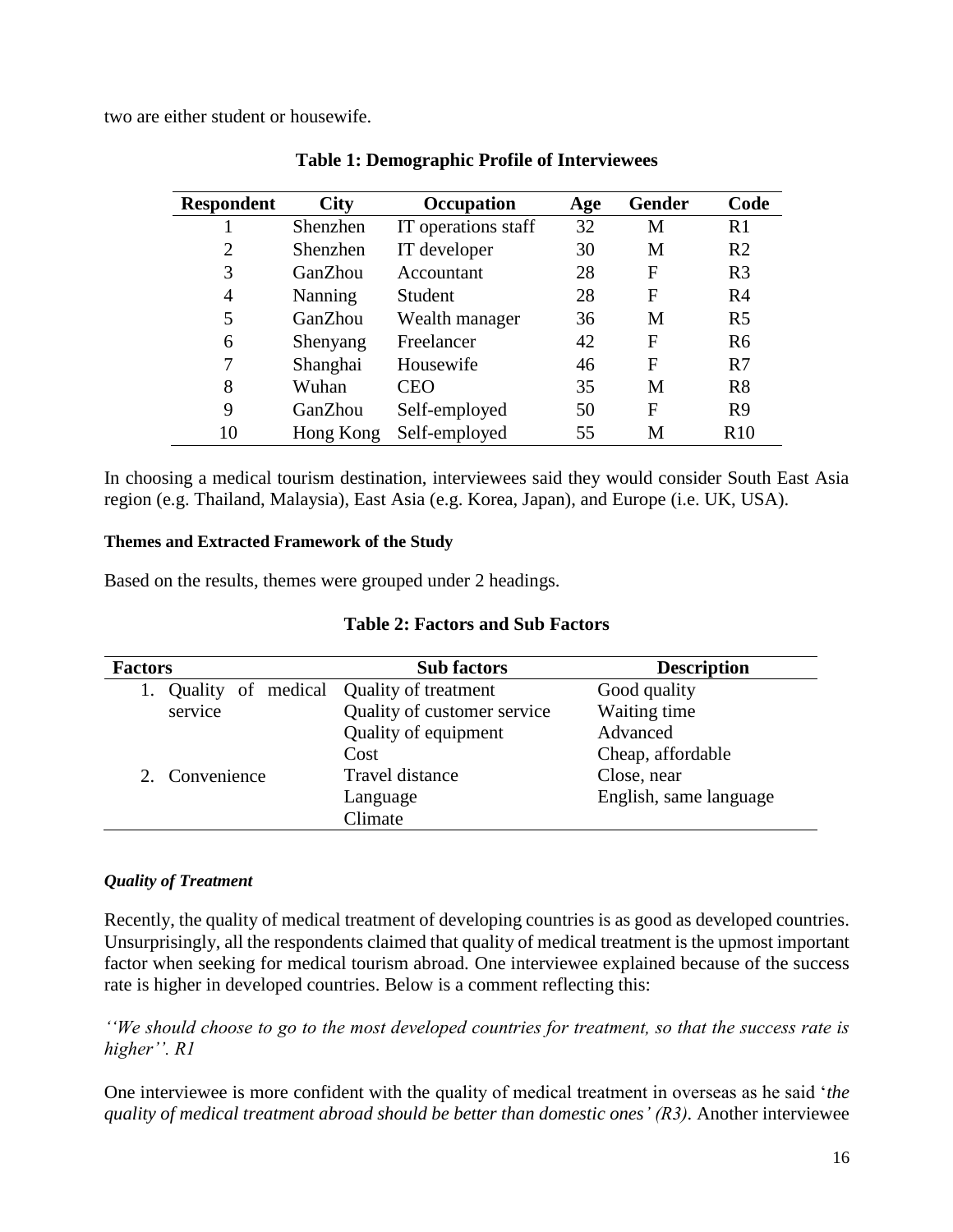agrees that '*the medical level and quality are trustworthy in Malaysia especially the In-Vitro fertilization or treatment as Malaysian government supports the Malaysia Medical Tourism Council (R4)'.*

## *Quality of Customer Service*

The quality of medical services is perceived as an important factor in considering a medical destination (Singh, 2013). There was a strong agreement among interviewees that the quality of customer service is an important factor in choosing medical tourism abroad. Several interviewees reverberated that they find quality of customer service as important consideration, which is not somewhat lacking in China. One interviewee (R5) provide his answer:

*Compared with developed countries, both the service level and the medical level in China are lagging behind.* 

Another interviewee (R8) noted that some countries provide one stop medical services to patients. His comment is illustrated as below:

*I heard that Bangkok's medical tourism internationalization service is good, it provides one-stop service for travel, inspection, surgery, recuperation and tourism customization.* 

# *Quality of Equipment*

Most interviewees commented that quality of equipment appears to be another important factor. One respondent stated that the medical equipment in overseas is better and advance than China. He stated:

*''Medical equipment is also updated and the same as medicines. In China, many medicines have to be clinically tested abroad for a long time before they can be sold in China. This is a lot behind, which will delay the treatment of the disease''. R1*

Another interviewee (R2) *'feel that foreign medical equipment is more advanced that would be superiority'.* However, for some interviewees, most of the medical services and medical equipment are standardized but he will still choose to seek for medical treatment abroad. He said:

*'I tend to accept international medical services, because no matter from the medical level, medical equipment or the medical services will be more standardized (R10)'.*

#### *Costt*

Cost is frequently cited by the interviewees. Previous studies (e.g. Yu & Ko, 2011; Heung et al., 2011) had highlighted that cost is an influencing factor for outbound medical tourism. For example, Yu and Ko (2011) showed that cost is a factor influencing Chinese medical tourist to Korea.

The finding suggests that interviewees aware of the high cost of treatment in developed countries. However, some are also considering for treatment in developing countries. One interviewee (R4) explained: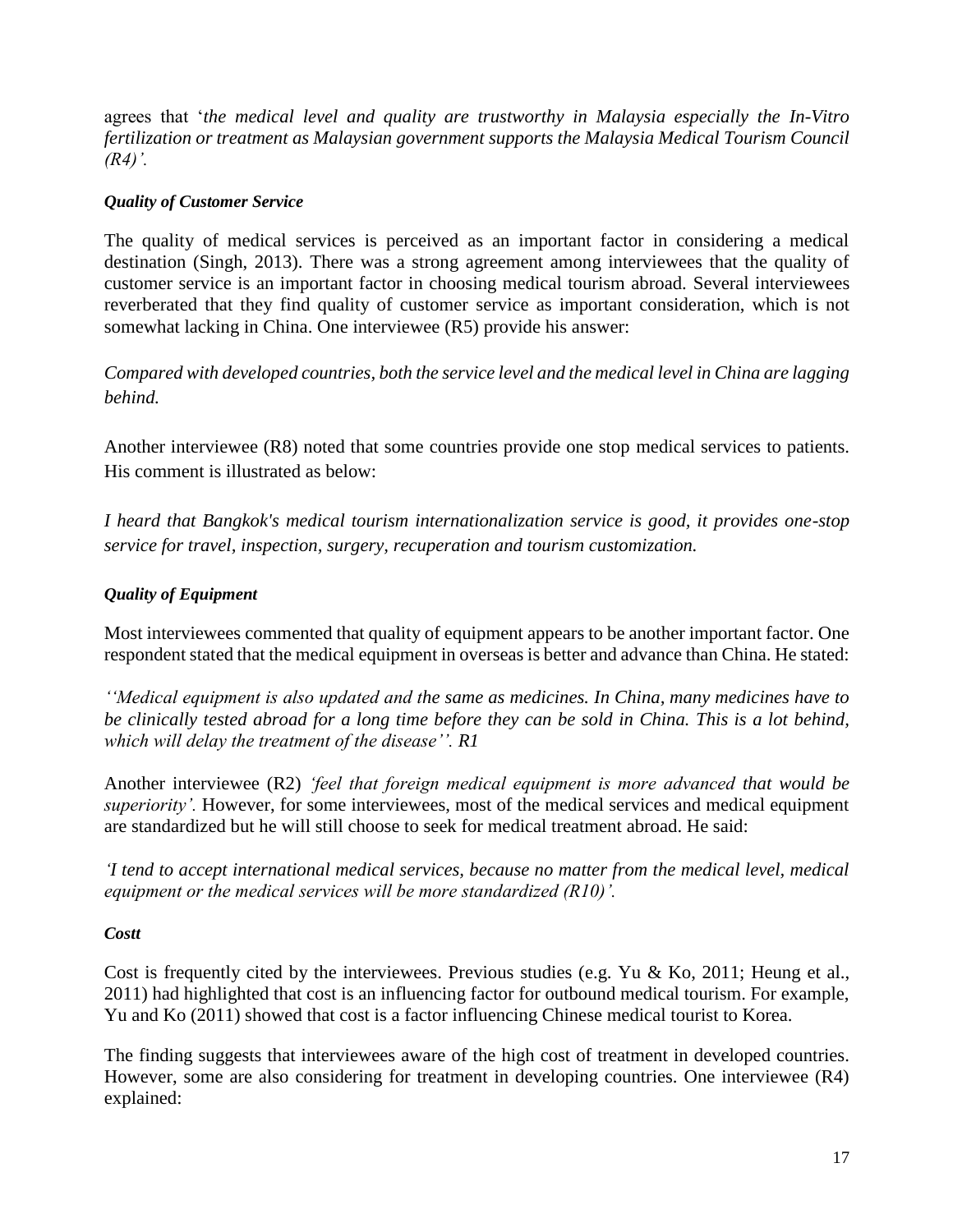*In terms of expenditure, the domestic prices are very expensive, and the price of Thailand has no advantage over Malaysia. Because of the government's support and control, visitors who come here to enjoy medical tourism can enjoy world-class health care services at reasonable prices under the strict control of the Malaysian Health Authority. In general, the price of medical services in Malaysia is basically only half the price of other countries.*

A similar view was echoed by another interviewee (R6) that '*the price of medicines and the cost of medical treatment for specialists are relatively expensive and some consumers will go to foreign countries because of the high domestic cost*'.

The finding also suggest that medical tourists are looking for better treatment quality at affordable rate compared to Mainland China, which is considered as expensive.

## *Travel Distance*

The findings also suggest that travel distance influence the motivation of interviewees. Most of the interviewees (R4, R6, R10) acknowledged that they prefer to travel short distance such as Taiwan, Korea, and South East Asia. One interview (R2) explained:

*I want to experience it in every country in Southeast Asia because it is very close to China. If we stay on the plane too long, it will be very tired and we have no mood to enjoy the holiday later on.* 

Another interviewee (R4) *said she ''will choose medical tourism in Malaysia, where is close to China, and it is convenient to do anything''.* The same comment is shared by another interviewee (R6) that she *''would like to go to Malaysia to find out the relative service, because the two countries are very close''.*

# *Language*

Language barriers may create many problems to some none English speakers. However, the findings found that language may influence destination choice. One respondent (R7) feel that travelling to a non-English speaking country may cause some problems. For example, she explained:

*Due to differences in language, there are problems that cannot be ignored in grasping the condition, examination results and treatment, and communication with patients, and it is difficult to guarantee the rights of medical tourists.*

Some interviewees had different views (R1, R4) and they commented that language is not a main barrier because some medical personnel from Thailand and Malaysia speak their language and communication become easier.

# *Climate*

The climate of each nation is dissimilar and this will influence the selection of medical tourists. The findings revealed that many interviewees keep stressing the prominence of local climate conditions. Some interviewees prefer warm weather and sunshine in Southeast Asia, while some others like colder weather in Japan. The findings showed that most interviewees (R1, R2, R3, R4, R10) prefer to travel to a place where climate is comfortable, which is South East Asia. One interviewee (R1) explained why climate is important. He explained: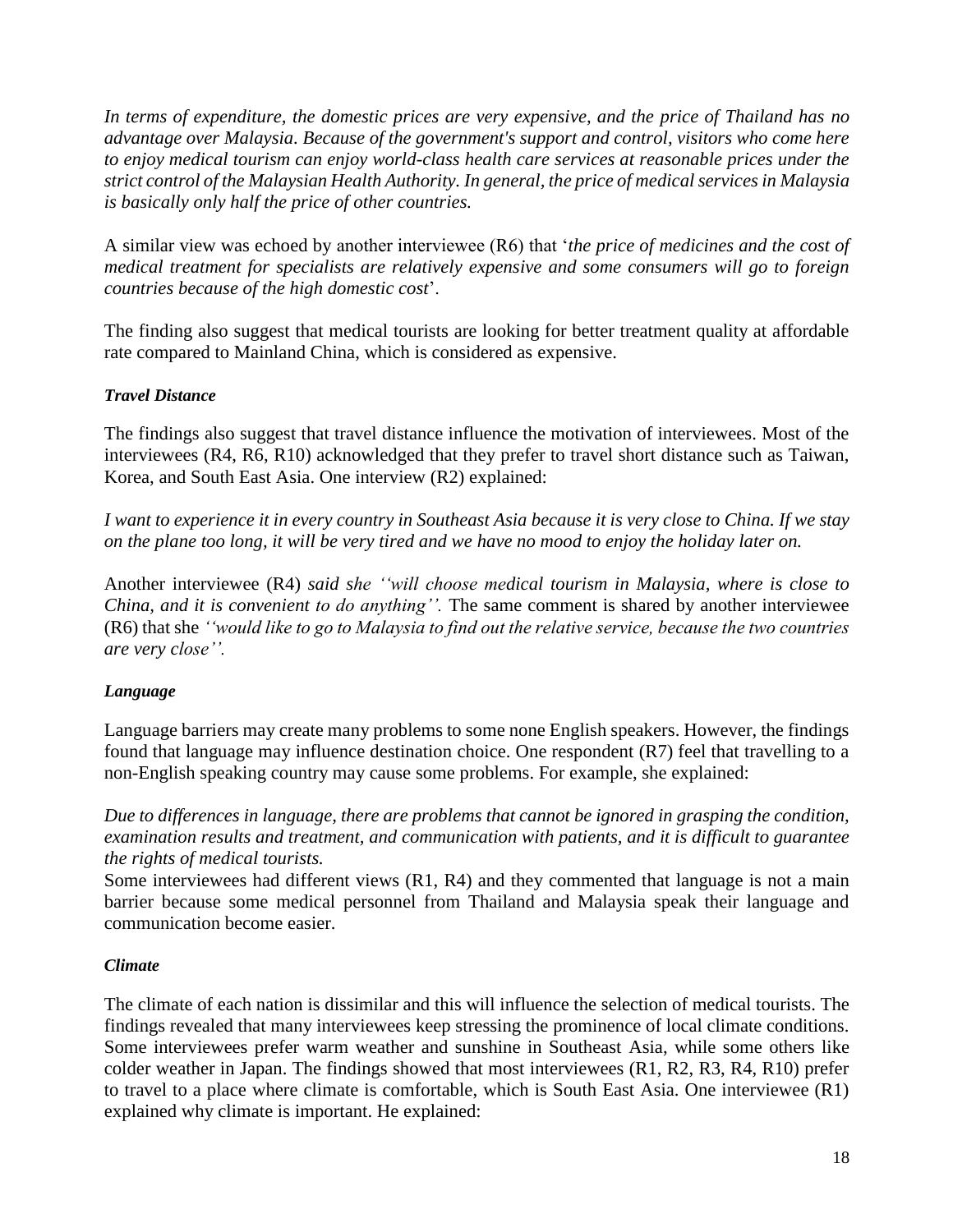#### *The climate should be pleasant, if it is too hot will affect our travel mood.*

This is supported by another interviewee (R6) where she commented *'as long as the climate is good, the family should relax and enjoy exotic charm'.*

## **Discussion**

Medical tourism is a redistribution of medical resources to people around the world who need them and it beneficial to both suppliers and consumers. Cross-border medical tourism expands consumer's choice of medical services and travel radius. On the one hand, it enables more people to enjoy highquality medical services at lower price. This finding was supported by previous studies (Horowitz, Rosensweig, & Jones, 2007; Heung et al., 2010; Lunt & Carrera, 2010) who showed that quality of treatment was an important attribute for medical tourists when considering their medical treatment abroad. Meanwhile, this research confirms that customer service quality appears to be another important influencing factor for outbound medical tourism, ascribe to the view espoused by previous studies (Chen, Liu, & Chang, 2013; Turner, 2007).

There are many private hospitals in China and the operation mode is relatively mature, however, most of the interviewees feel that the technology, equipment, services should be better than the mainland. Given the utilisation of high-quality medical equipment is comparatively low, the findings reported that many interviewees view high-quality medical equipment as a motivation factor, which were highlighted in earlier studies (Yu & Ko, 2012; Cohen, 2008; Veerasoontorn, Beise-Zee, & Sivayathorn, 2011) showed that the quality of equipment influences the decisions to travel abroad for medical treatment.

The medical cost varies across different regions and countries. This study found medical cost to be influential. The comparatively affordable cost of medical treatment in abroad becomes one of the pull factor for Chinese mainland tourists. This mirrors previous research (Han & Hyun, 2015; Yu & Ko, 2012; Moghimehfar & Nasr-Esfahani, 2011) on similar medical tourism contexts. Distance plays an important role in choosing an international medical tourism (Moghimehfar & Nasr-Esfahani, 2011; Heung et al., 2010; Zhang, Seo, & Lee, 2013; Hanefeld et al., 2015). As Connell (2013, p.1) stated, medical tourism 'is now seen as relatively short distance, cross border and diasporic'. Medical patients are now prefer to travel short distance to get medical treatment.

Although English is widely spoken in most of the medical tourism destinations, Heung et al., (2011) highlighted the important of hiring medical staff who can speak foreign languages. Han (2013) agree that having same language medical staff can reduce the language barrier. Most of the interviewees see language as important consideration. However, language barriers were not a problem for the interviewees because they can communicate in simple English. In addition, many professional medical staffs in South East Asia can communicate in Mandarin which is barrier-free and very convenient for Chinese medical tourists. Finally, medical tourists would intend to travel to a place with comfortable weather. Given the strategic location of Southeast Asia, climate and weather conditions, were deemed suitable compared to many countries (Kanittinsuttitong, 2015). Other studies (Jabbari et al., 2013; Singh, 2013; Yu, Lee, & Noh, 2011; John & Larke, 2016) reported that ideal climate is an influencing factor in planning a medical trip.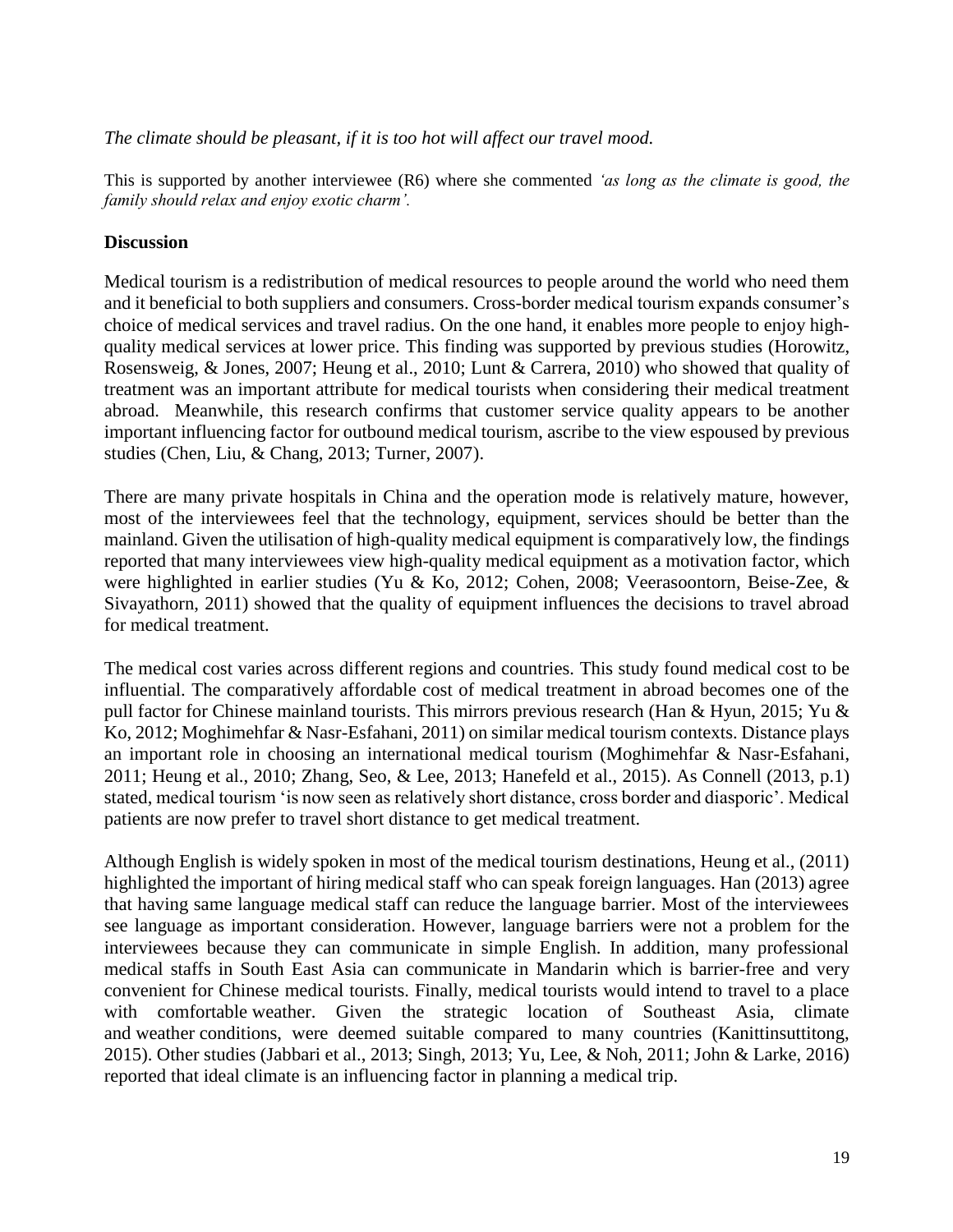## **Theoretical and Managerial Implications**

This study sought to contribute to the understanding of the factors influencing Chinese medical tourist. From the theoretical implication, the study established a framework for identifying the medical motivation. Interestingly, this study found climate, an attribute seldom being identified in the previous studies. Although the study on medical tourism are not new, findings in this study can help practitioners to improve their marketing strategies. From a managerial viewpoint, foreign medical service providers should aware of the factors influencing the purchase decisions of Chinese mainland medical tourists. This is because when potential Chinese medical tourists plan for their medical treatment abroad, many factors may influence their decisions. Thus, medical service providers should develop strategies that focus on these factors to attract customers. Focus should be emphasized on the quality of medical services and facilities. Accordingly, different marketing strategies should be used to attract medical consumers. Given the convenience of online tools as an information source, medical marketers may need to fully utilize them to promote the medical services.

## **Limitations**

Given its exploratory nature, this study is subject to a few limitations that will lead to future studies. First, this study bears some inherent limitations of qualitative approach, where the findings were taken from a small number of interviewees through researcher's network and snowball sampling. Future study should consider use a quantitative method to validate these findings based on large sample group. Therefore, a larger sample size is required for future research. Second, the finding may not be generalised to represent the whole Chinese Mainland citizens as the interviewees were mainly from Southern part of China. Future studies should conduct study to cover different part of China.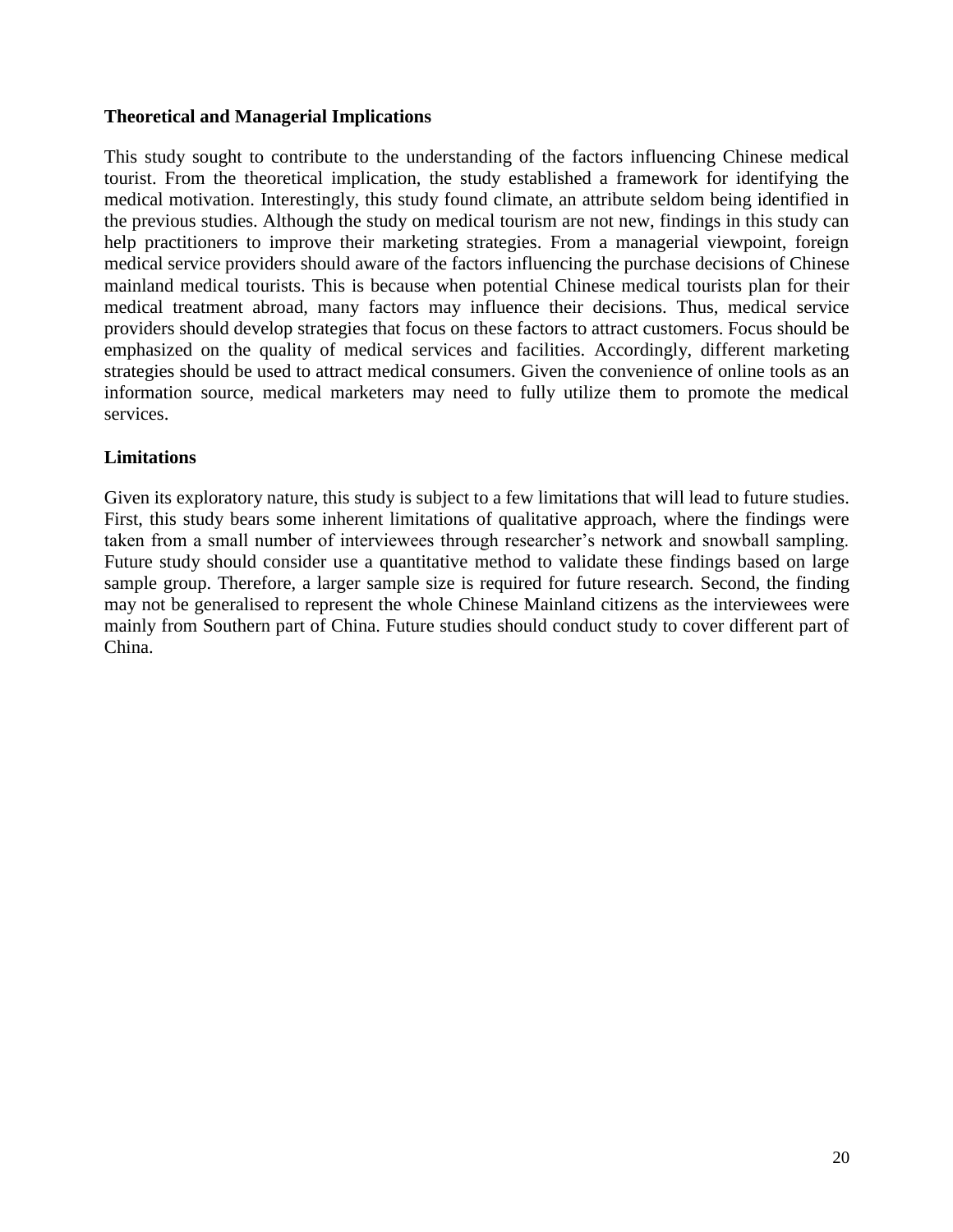#### **References**

- Abdul Manaf, N. H., Hussin, H., Jahn Kassim, P. N., Alavi, R., & Dahari, Z. (2015). Country perspective on medical tourism: the Malaysian experience. *Leadership in Health Services*, *28*(1), 43-56.
- Altın, U., Bektaş, G., Antep, Z., & İrban, A. (2012). The international patient's portfolio and marketing of Turkish health tourism. *Procedia-Social and Behavioral Sciences*, *58*, 1004- 1007.
- Bloomberg News (2017). China's Hawaii Plans a \$3 Billion Medical Tourism Hotspot. [https://www.bloomberg.com/news/articles/2017-05-03/china-s-hawaii-plans-a-3-billion](https://www.bloomberg.com/news/articles/2017-05-03/china-s-hawaii-plans-a-3-billion-medical-tourism-hotspot)[medical-tourism-hotspot](https://www.bloomberg.com/news/articles/2017-05-03/china-s-hawaii-plans-a-3-billion-medical-tourism-hotspot)
- Burkett, L. (2007). Medical tourism: concerns, benefits, and the American legal perspective. *The Journal of legal medicine*, *28*(2), 223-245.
- Cachia, M., & Millward, L. (2011). The telephone medium and semi-structured interviews: a complementary fit. *Qualitative Research in Organizations and Management: An International Journal*, *6*(3), 265-277.
- Cao, W., Wan, Y., Tu, H., Shang, F., Liu, D., Tan, Z., ... & Xu, Y. (2011). A web-based appointment system to reduce waiting for outpatients: a retrospective study. *BMC health services research*, *11*(318), 1-5.
- Cao, X. (2015). Organizational Misbehavior and Management Control in China's Public Hospitals: Doctors' Red Packets. *Frontiers of Business Research in China*, *9*(1), 110-134.
- Chen, K. H., Liu, H. H., & Chang, F. H. (2013). Essential customer service factors and the segmentation of older visitors within wellness tourism based on hot springs hotels. *International Journal of Hospitality Management*, *35*, 122-132.
- Christou, P., Farmaki, A., & Evangelou, G. (2018). Nurturing nostalgia? A response from rural tourism stakeholders. *Tourism Management*, *69*, 42-51.
- Cohen, E. C. E. (2008). Medical tourism in Thailand. *AU-GSB e-journal*, *1*(1).
- Connell, J. (2006). Medical tourism: Sea, sun, sand and… surgery. *Tourism management*, *27*(6), 1093-1100.
- Connell, J. (2013). Contemporary medical tourism: Conceptualisation, culture and commodification. *Tourism Management*, *34*, 1-13.
- Crooks, V. A., Cohen, I. G., Adams, K., Whitmore, R., & Morgan, J. (2015). Inbound medical tourism to Barbados: A qualitative examination of local lawyers' prospective legal and regulatory concerns. BMC Health Services Research, 15(1), 291.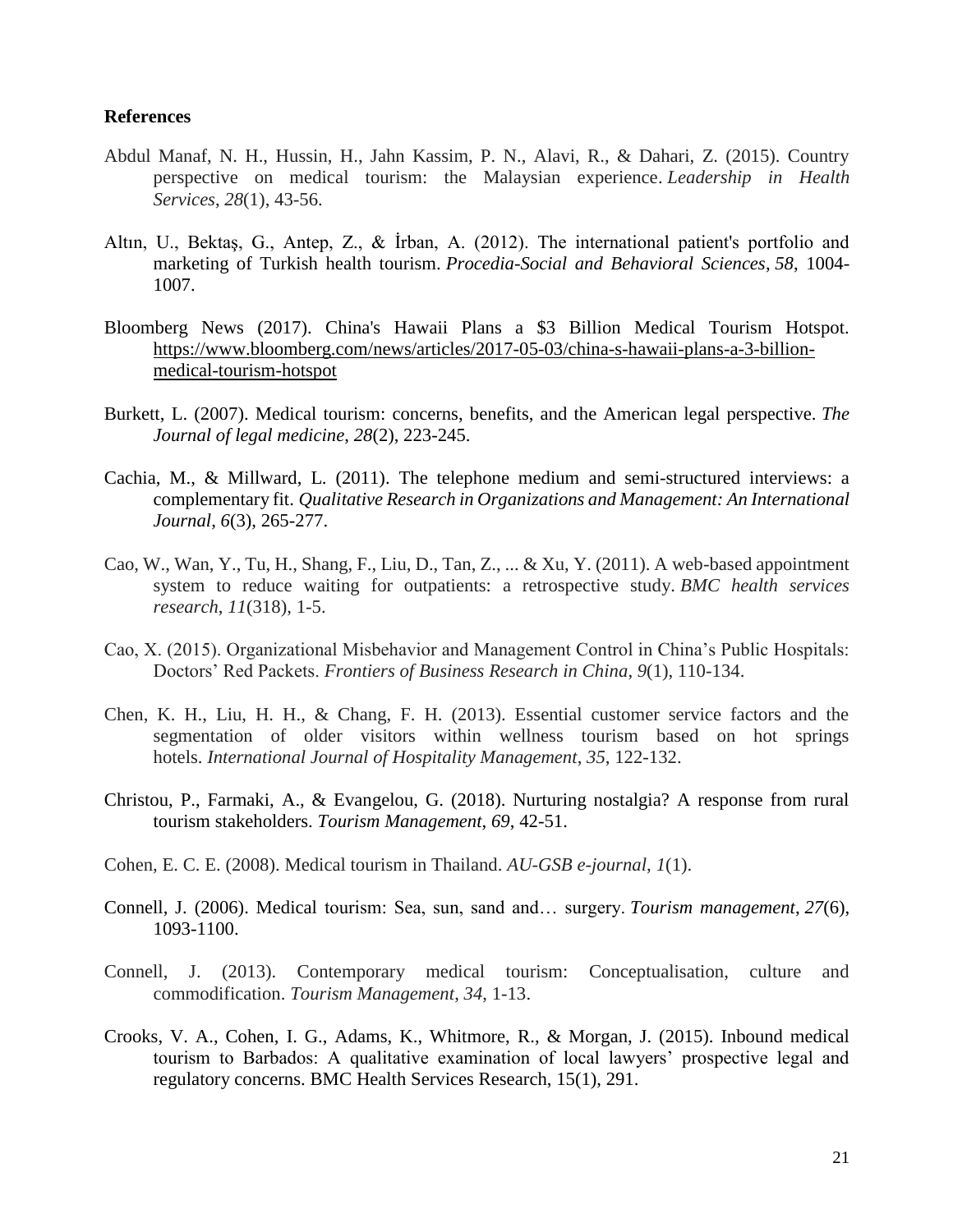- De Arellano, A. B. R. (2007). Patients without borders: the emergence of medical tourism. *International Journal of Health Services*, *37*(1), 193-198.
- Deloitte China (2017). China Life Sciences and Health Care Investment Promotion Report.
- Donohoe, H. M., & Lu, X. (2009). Universal tenets or diametrical differences? An analysis of ecotourism definitions from China and abroad. *International Journal of Tourism Research*, *11*(4), 357-372.
- Drinkert, A., & Singh, N. (2017). An Investigation of American Medical Tourists' Posttravel Experience. *Journal of Hospitality Marketing & Management*, *26*(3), 335-346.
- Eggleston, K., Ling, L., Qingyue, M., Lindelow, M., & Wagstaff, A. (2008). Health service delivery in China: a literature review. *Health economics*, *17*(2), 149-165.
- Fang, J. (2008). The Chinese health care regulatory institutions in an era of transition. *Social science & medicine*, *66*(4), 952-962.
- Fisher, C., & Sood, K. (2014). What is driving the growth in medical tourism? Health Marketing Quarterly, 31(3), 246–262.
- Francis, J. J., Johnston, M., Robertson, C., Glidewell, L., Entwistle, V., Eccles, M. P., & Grimshaw, J. M. (2010). What is an adequate sample size? Operationalising data saturation for theorybased interview studies. *Psychology and Health*, *25*(10), 1229-1245.
- Global Growth Market (2018). China Outbound Medical Tourism market intelligence service. http://www.ggmkts.com/r-0111-2018-china-outbound-medical-tourism-post-launch.
- Greenfield, T. K., Midanik, L. T., & Rogers, J. D. (2000). Effects of telephone versus face-to-face interview modes on reports of alcohol consumption. *Addiction*, *95*(2), 277-284.
- Grepperud, S. (2015). Is the hospital decision to seek accreditation an effective one? The International Journal of Health Planning and Management, 30(1), E56–E68.
- Guest, G., Bunce, A., & Johnson, L. (2006). How many interviews are enough? An experiment with data saturation and variability. *Field methods*, *18*(1), 59-82.
- Guiry, M., & Vequist, D. G. (2011). Traveling abroad for medical care: U.S. Medical tourists' expectations and perceptions of service quality. Health Marketing Quarterly, 28(3), 253–269.
- Hagaman, A. K., & Wutich, A. (2017). How many interviews are enough to identify metathemes in multisited and cross-cultural research? Another perspective on Guest, Bunce, and Johnson's (2006) landmark study. *Field Methods*, *29*(1), 23-41.
- Han, H. (2013). The healthcare hotel: Distinctive attributes for international medical travelers. *Tourism Management*, *36*, 257-268.
- Han, H., & Hyun, S. S. (2015). Customer retention in the medical tourism industry: Impact of quality,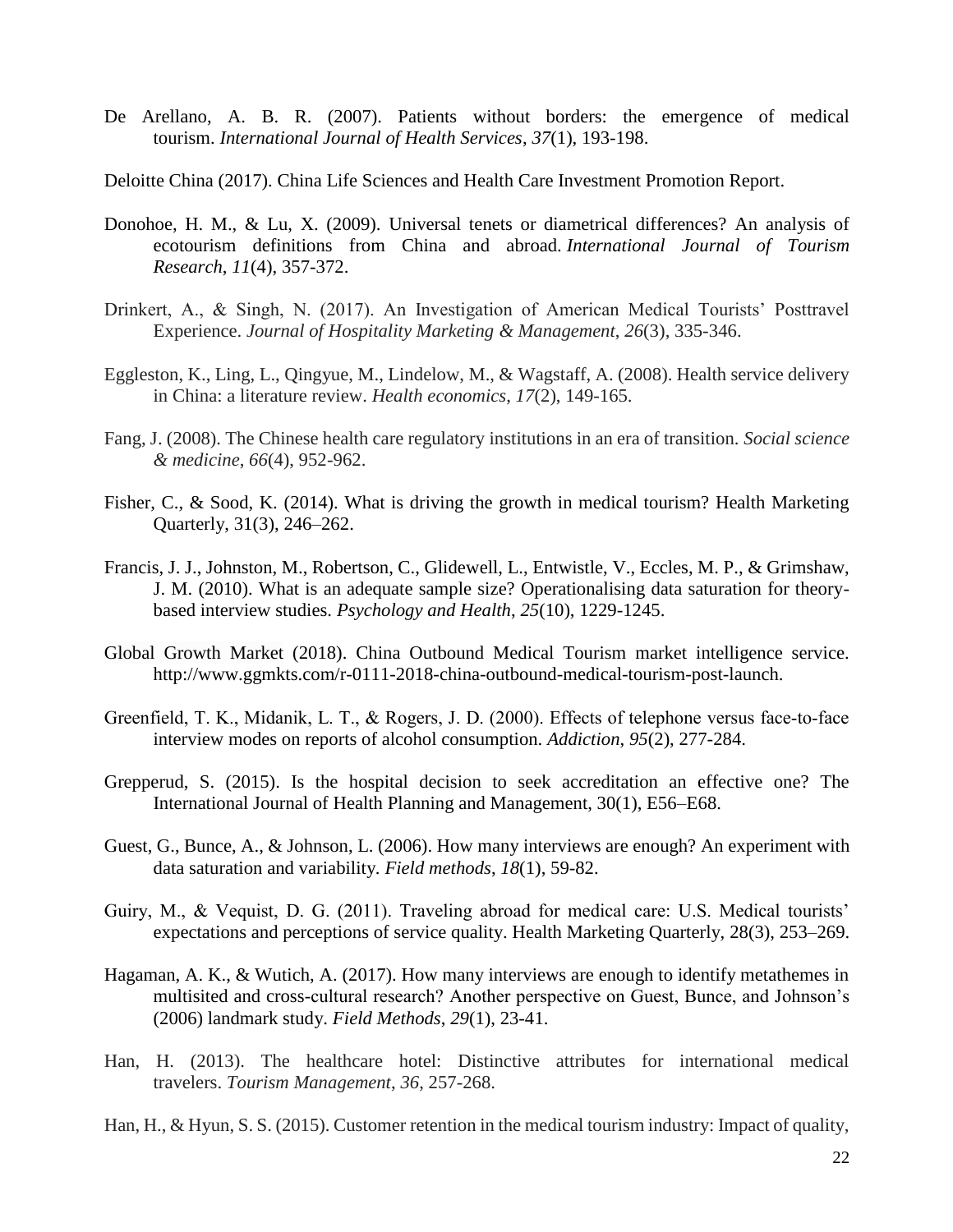satisfaction, trust, and price reasonableness. *Tourism Management*, *46*, 20-29.

- Hanefeld, J., Lunt, N., Smith, R., & Horsfall, D. (2015). Why do medical tourists travel to where they do? The role of networks in determining medical travel. *Social Science & Medicine*, *124*, 356-363.
- Hanna, P. (2012). Using internet technologies (such as Skype) as a research medium: A research note. *Qualitative Research*, *12*(2), 239-242.
- Helble, M. (2011). The movement of patients across borders: challenges and opportunities for public health. *Bulletin of the World Health Organization*, *89*, 68-72.
- Hennink, M. M., Kaiser, B. N., & Marconi, V. C. (2017). Code saturation versus meaning saturation: how many interviews are enough? *Qualitative health research*, *27*(4), 591-608.
- Henson, J. N., Guy, B. S., & Dotson, M. J. (2015). Should I stay or should I go?: Motivators, decision factors, and information sources influencing those predisposed to medical tourism. International Journal of Healthcare Management, 8(1), 4–14.
- Herrick, D. M. (2007). Medical tourism: Global competition in health care. *National Center for Policy Analysis, 1*, 2-3.
- Heung, V. C., Kucukusta, D., & Song, H. (2010). A conceptual model of medical tourism: Implications for future research. *Journal of Travel & Tourism Marketing*, *27*(3), 236-251.
- Horowitz, M. D., Rosensweig, J. A., & Jones, C. A. (2007). Medical tourism: globalization of the healthcare marketplace. *Medscape General Medicine*, *9*(4), 33.
- [http://knowledge.wharton.upenn.edu/article/ticking-time-bombs-chinas-health-care-system-faces](http://knowledge.wharton.upenn.edu/article/ticking-time-bombs-chinas-health-care-system-faces-issues-of-access-quality-and-cost/)[issues-of-access-quality-and-cost/](http://knowledge.wharton.upenn.edu/article/ticking-time-bombs-chinas-health-care-system-faces-issues-of-access-quality-and-cost/)
- Hui, E. C. (2010). The contemporary healthcare crisis in China and the role of medical professionalism. *Journal of Medicine and Philosophy*, *35*(4), 477-492.

Jabbari, A., Zarchi, M. K. R., Kavosi, Z., Shafaghat, T., & Keshtkaran, A. (2013). The marketing mix and development of medical tourism in Shiraz. *Materia socio-medica*, *25*(1), 32.

John, S. P., & Larke, R. (2016). An analysis of push and pull motivators investigated in medical tourism research published from 2000 to 2016. *Tourism Review International*, *20*(2-3), 73-90.

Jurowski, C., Uysal, M., & Noe, F. P. (1993). US Virgin Islands National Park: A factor-cluster segmentation study. *Journal of Travel & Tourism Marketing*, *1*(4), 3-31.

Kanittinsuttitong, N. (2015). Motivation and decision on medical tourism service in Thailand. *Review of Integrative Business and Economics Research*, *4*(3), 173-182.

Khairie Hisyam Aliman 2018. Why Malaysia wants to help Chinese couples have babies [http://www.theedgemarkets.com/article/why-malaysia-wants-help-chinese-couples-have](http://www.theedgemarkets.com/article/why-malaysia-wants-help-chinese-couples-have-babies)[babies](http://www.theedgemarkets.com/article/why-malaysia-wants-help-chinese-couples-have-babies)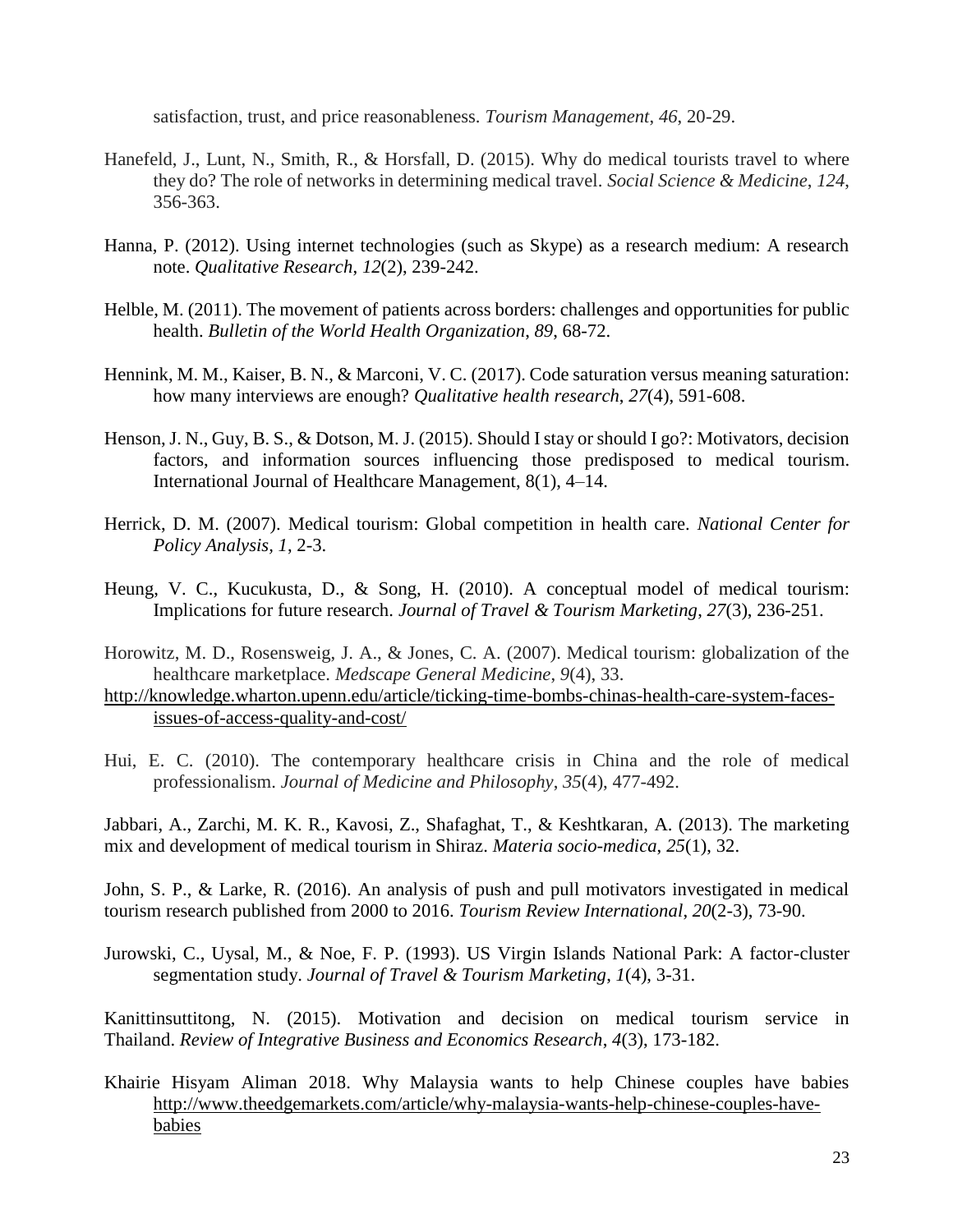- Klijs, J., Ormond, M., Mainil, T., Peerlings, J., & Heijman, W. (2016). A state‐level analysis of the economic impacts of medical tourism in Malaysia. *Asian‐Pacific Economic Literature*, *30*(1), 3-29.
- Lam, C. C., du Cros, H., & Vong, T. N. (2011). Macao's potential for developing regional Chinese medical tourism. *Tourism Review*, *66*(1/2), 68-82.
- Li, Z. (2014). Attractive forces and risks of international medical tourism: A study based on India. Journal of Chemical and Pharmaceutical Research, 6(8), 125–129.
- Liu, G. G., Vortherms, S. A., & Hong, X. (2017). China's health reform update. *Annual review of public health*, *38*, 431-448.
- Liu, X., Liu, Y., & Chen, N. (2000). The Chinese experience of hospital price regulation. *Health Policy and Planning*, *15*(2), 157-163.
- Lunt, N., & Carrera, P. (2010). Medical tourism: assessing the evidence on treatment abroad. *Maturitas*, *66*(1), 27-32.
- [Meesak.](https://jingtravel.com/author/1235/), D. (2017) Chinese Regulations Fuel Medical Tourism Growth, but for How Long? https://jingtravel.com/chinese-regulations-fuel-medical-tourism-growth-but-for-how-long/.
- Moghimehfar, F., & Nasr-Esfahani, M. H. (2011). Decisive factors in medical tourism destination choice: A case study of Isfahan, Iran and fertility treatments. *Tourism Management*, *32*(6), 1431-1434.
- Musa, G., Thirumoorthi, T., & Doshi, D. (2012). Travel behaviour among inbound medical tourists in Kuala Lumpur. *Current Issues in Tourism*, *15*(6), 525-543.
- Musselwhite, K., Cuff, L., McGregor, L., & King, K. M. (2007). The telephone interview is an effective method of data collection in clinical nursing research: A discussion paper. *International journal of nursing studies*, *44*(6), 1064-1070.
- Namey, E., Guest, G., McKenna, K., & Chen, M. (2016). Evaluating bang for the buck: A costeffectiveness comparison between individual interviews and focus groups based on thematic saturation levels. *American Journal of Evaluation*, *37*(3), 425-440.
- Nielson (2017). Outbound Chinese Tourism and Consumption Trends. [https://www.nielsen.com/content/dam/nielsenglobal/cn/docs/Outbound%20Chinese%20Tour](https://www.nielsen.com/content/dam/nielsenglobal/cn/docs/Outbound%20Chinese%20Tourism%20and%20Consumption%20Trends.pdf) [ism%20and%20Consumption%20Trends.pdf](https://www.nielsen.com/content/dam/nielsenglobal/cn/docs/Outbound%20Chinese%20Tourism%20and%20Consumption%20Trends.pdf)
- Pan, T. J., & Chen, W. C. (2014). Chinese medical tourists–Their perceptions of Taiwan. *Tourism Management*, *44*, 108-112.
- Pan, X., & Moreira, J. P. (2018). Outbound medical tourists from China: An update on motivations, deterrents, and needs. *International Journal of Healthcare Management*, 1-8.
- Pillay, M. S., Roslan Johari, M. G., Nor Hazilah, A. M., Abu Hassan, A., A., Azman., A. B., Faisal.,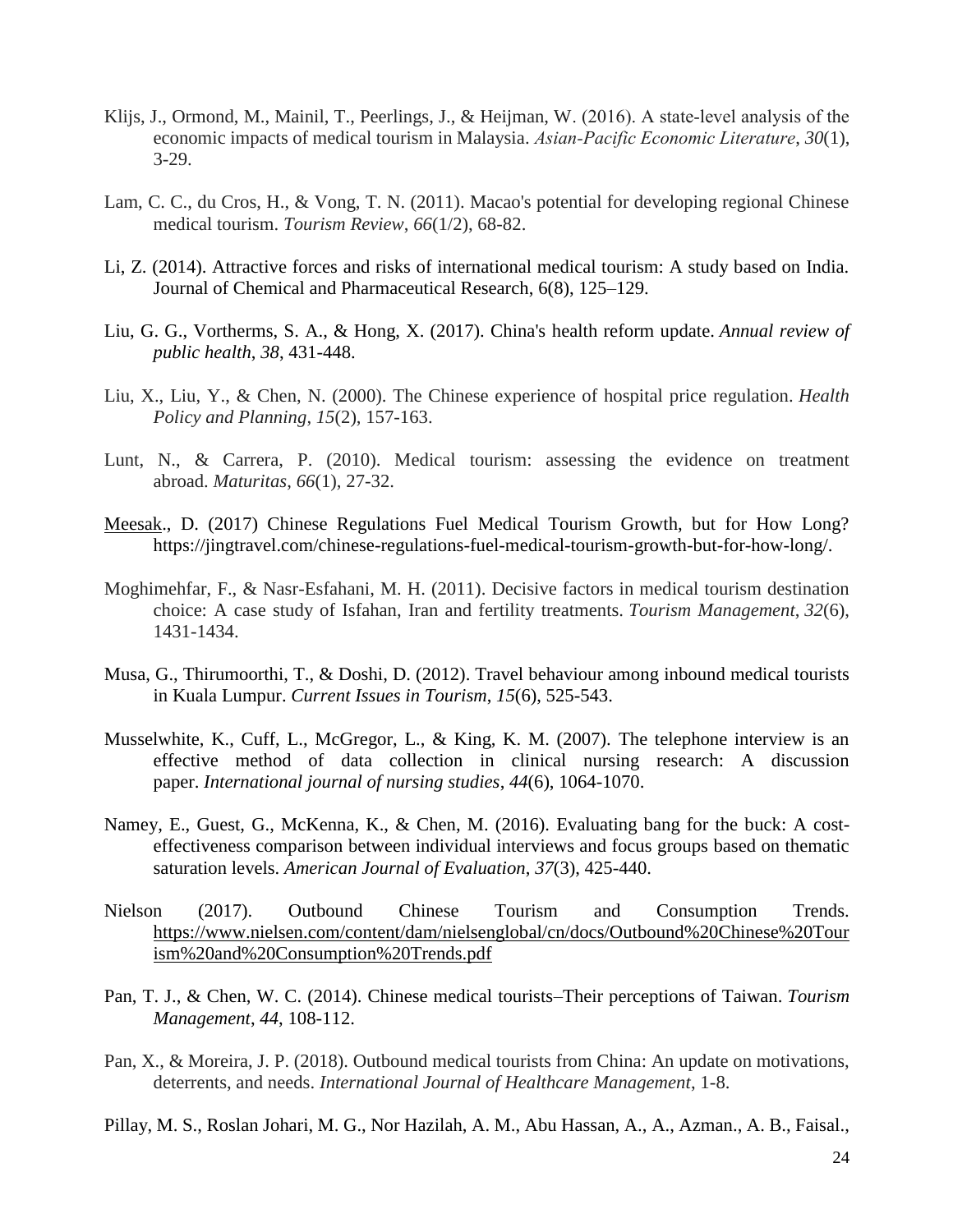S., Umapathy, M., Roslinah, A. Noriah, B., Wan Ismefariana, W.I. (2011). Hospital waiting time: the forgotten premise of healthcare service delivery? *International journal of health care quality assurance*, *24*(7), 506-522.

- Pine, R., & Qi, P. (2004). Barriers to hotel chain development in China. *International Journal of Contemporary Hospitality Management, 16*(1), 37-44.
- Poland, B. D. (1995). Transcription quality as an aspect of rigor in qualitative research. *Qualitative inquiry*, *1*(3), 290-310.
- Poland, B. D. (2003). Transcription quality. *Inside interviewing: New lenses, new concerns*, 267- 287.
- Ren., X., J., Zhan,. N. (2017). Private hospitals rise on back of FDI. http://www.chinadaily.com.cn/business/2017-10/09/content\_33012993.htm
- Sharpley, R., & Jepson, D. (2011). Rural tourism: A spiritual experience? *Annals of tourism research*, *38*(1), 52-71.
- Singh, N. (2013). Exploring the factors influencing the travel motivations of US medical tourists. *Current Issues in Tourism*, *16*(5), 436-454.
- Singh, N. (2013). Exploring the factors influencing the travel motivations of US medical tourists. Current Issues in Tourism, 16(5), 436–454.
- Snyder, J., Johnston, R., Crooks, V. A., Morgan, J., & Adams, K. (2017). How medical tourism enables preferential access to care: Four patterns from the Canadian context. Health Care Analysis, 25(2), 138–150.
- Stanway. D. (2017). China to boost beds, staff to handle healthcare strains. https://www.reuters.com/article/us-china-health-idUSKBN14V034
- Stone, M., & Wall, G. (2004). Ecotourism and community development: case studies from Hainan, China. *Environmental management*, *33*(1), 12-24.
- Strauss, A., & Corbin, J. (1998). Basics of qualitative research: Procedures and techniques for developing grounded theory: Thousand Oaks, CA: Sage.
- Sturges, J. E., & Hanrahan, K. J. (2004). Comparing telephone and face-to-face qualitative interviewing: a research note. *Qualitative research*, *4*(1), 107-118.
- Sun, J., Lin, Q., Zhao, P., Zhang, Q., Xu, K., Chen, H., ... & Liu, Y. (2017). Reducing waiting time and raising outpatient satisfaction in a Chinese public tertiary general hospital-an interrupted time series study. *BMC public health*, *17*(1), 668.
- Sun, Z., Wang, S., & Barnes, S. R. (2016). Understanding congestion in China's medical market: an incentive structure perspective. *Health Policy and Planning*, *31*(3), 390-403.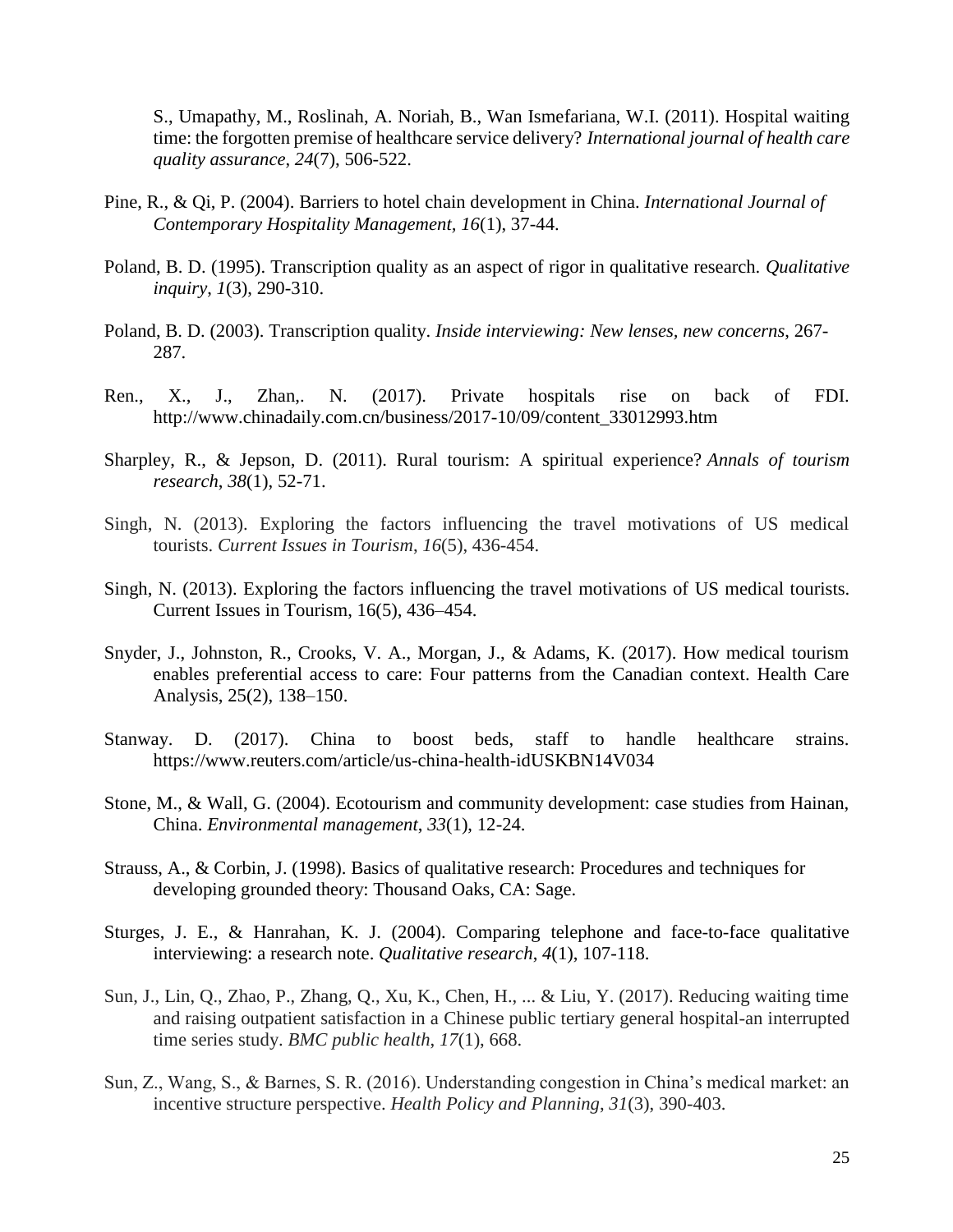- Suri, H. (2011). Purposeful sampling in qualitative research synthesis. *Qualitative research journal*, *11*(2), 63-75.
- Tam, W. (2011). Organizational corruption by public hospitals in China. *Crime, law and social change*, *56*(3), 265.
- Tang, S., Meng, Q., Chen, L., Bekedam, H., Evans, T., & Whitehead, M. (2008). Tackling the challenges to health equity in China. *The Lancet*, *372*(9648), 1493-1501.
- Trier-Bieniek, A. (2012). Framing the telephone interview as a participant-centred tool for qualitative research: a methodological discussion. *Qualitative Research*, *12*(6), 630-644.
- Tseng, H. (2013). Medical health care tourism: Why patients go overseas and what nurse practitioners need to know. *International Journal of Healthcare Management*, *6*(2), 132-135.
- Ulaş, D., & Anadol, Y. (2016). A case study for medical tourism: Investigating a private hospital venture in Turkey. *Anatolia*, *27*(3), 327-338.
- Veerasoontorn, R., Beise-Zee, R., & Sivayathorn, A. (2011). Service quality as a key driver of medical tourism: the case of Bumrungrad International Hospital in Thailand. *International Journal of Leisure and Tourism Marketing*, *2*(2), 140-158.
- Walls, A., Okumus, F., Wang, Y., & Kwun, D. J.-W. (2011). Understanding the consumer experience: An exploratory study of luxury hotels. *Journal of Hospitality Marketing & Management, 20*(2), 166-197.
- Wee, S., L. (2018). China's Health Care Crisis: Lines Before Dawn, Violence and 'No Trust' https://www.nytimes.com/2018/09/30/business/china-health-care-doctors.html
- Wilson, V., & Edwards, L. (2001). *Telephone interviewing in educational settings*. Scottish Council for Research in Education.
- Wu, Y., Jacobson, S. (2015). 2015 health care outlook China.
- Xu, W. (2014). Violence against doctors in China. *The Lancet*, *384*(9945), 745.
- Yan, A. (2013). 1100 medical staff held over drug kickbacks in Zhangzhou. https://www.scmp.com/news/china/article/1290060/1100-medical-staff-held-over-drugkickbacks-zhangzhou
- Ye, B. H., Qiu, H. Z., & Yuen, P. P. (2011). Motivations and experiences of Mainland Chinese medical tourists in Hong Kong. *Tourism Management*, *32*(5), 1125-1127.
- Yip, W. C. M., Hsiao, W. C., Chen, W., Hu, S., Ma, J., & Maynard, A. (2012). Early appraisal of China's huge and complex health-care reforms. *The Lancet*, *379*(9818), 833-842.
- Yu, J. Y., & Ko, T. G. (2012). A cross-cultural study of perceptions of medical tourism among Chinese, Japanese and Korean tourists in Korea. *Tourism Management*, *33*(1), 80-88.